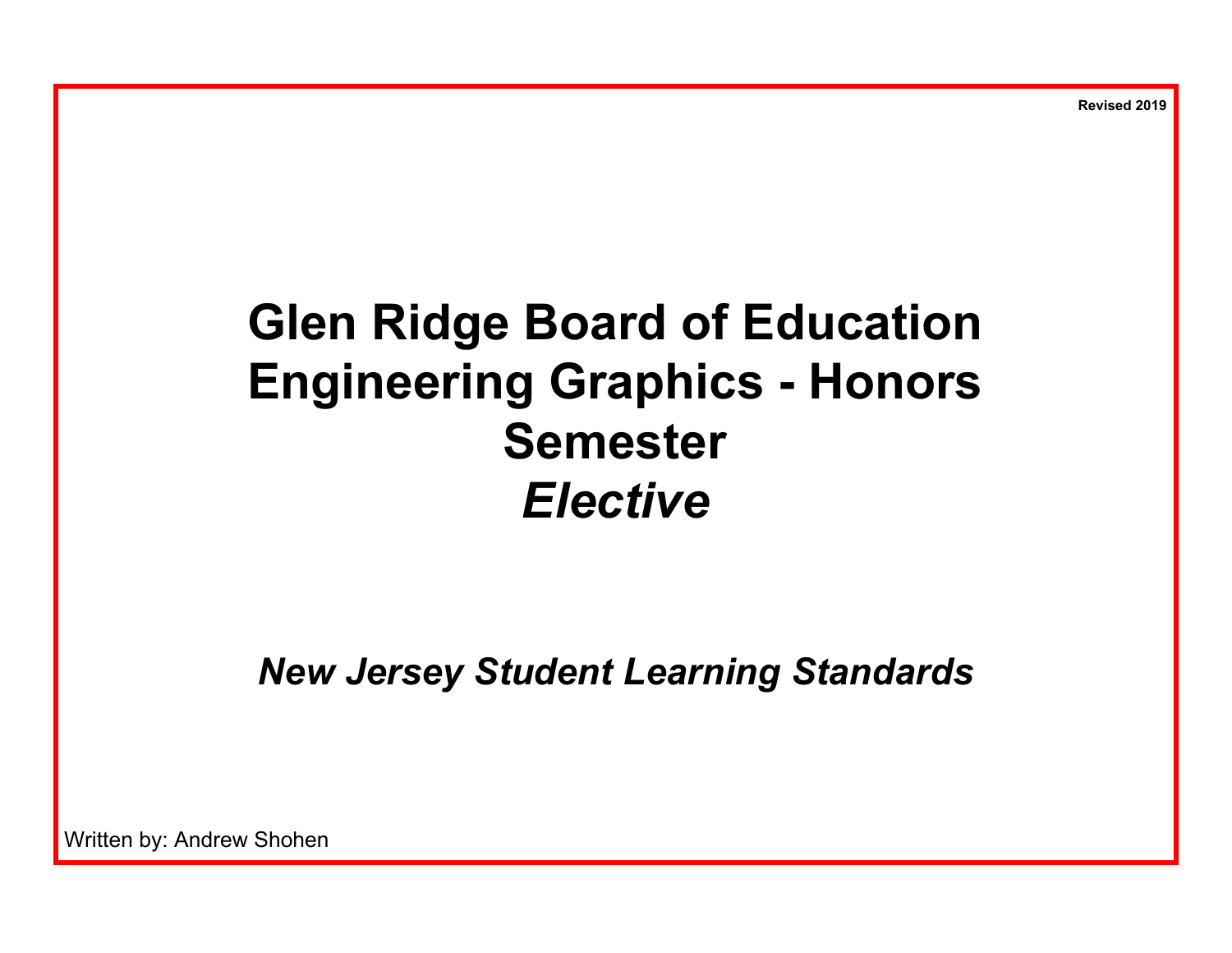## **Computer Science, Engineering, and Technology Mission Statement:**

Since computational thinking and problem solving are integral parts of our lives and 21st century learning, students must be actively involved in their Computer Science, Engineering, and Technology (CSET) education. The CSET curricula will emphasize thinking skills through a balance of computation, intuition, common sense, logic, design, analysis, and technology. Students will use a combination of technology and critical thinking to solve real-world problems. To achieve these goals, students will be taught a standards-based curriculum that is aligned with the New Jersey Curriculum Standards.

## **Course Description:**

Upon the successful completion of Computer Aided Design & Drawings II, students develop their knowledge and skills for careers in engineering and industrial design. This is an advanced level course that continues the progression from previous CAD courses with an emphasis on engineering. Basic principles of Engineering graphics, blueprint reading and geometric construction are reviewed. Multiview projections and 3D visualization are introduced. This experience will allow the students to be creative and explore new techniques while reinforcing CAD skills. Autodesk AutoCAD, and Inventor, software will be utilized during this course. Using Inventor students learn dimensioning, creating Sectional, Auxiliary and Detail/Break views. Students will explore college and career opportunities through site visits and guest speakers.

| <b>Engineering Graphics - Honors</b>                                                                                                                                                                                   |                                                                                                                                                                                                                                                                      |                                                                                                                                                                                                                                                                                        |                                                                                                                                                                                                                                                                                                                                                                       |  |
|------------------------------------------------------------------------------------------------------------------------------------------------------------------------------------------------------------------------|----------------------------------------------------------------------------------------------------------------------------------------------------------------------------------------------------------------------------------------------------------------------|----------------------------------------------------------------------------------------------------------------------------------------------------------------------------------------------------------------------------------------------------------------------------------------|-----------------------------------------------------------------------------------------------------------------------------------------------------------------------------------------------------------------------------------------------------------------------------------------------------------------------------------------------------------------------|--|
|                                                                                                                                                                                                                        |                                                                                                                                                                                                                                                                      | Unit 1: Introduction to Engineering graphics, CAD & Career Preparation                                                                                                                                                                                                                 |                                                                                                                                                                                                                                                                                                                                                                       |  |
|                                                                                                                                                                                                                        | Time Allotted (days of instruction): 20 days                                                                                                                                                                                                                         |                                                                                                                                                                                                                                                                                        |                                                                                                                                                                                                                                                                                                                                                                       |  |
|                                                                                                                                                                                                                        | <b>New Jersey Student Learning Standards (NJSLS)</b>                                                                                                                                                                                                                 |                                                                                                                                                                                                                                                                                        |                                                                                                                                                                                                                                                                                                                                                                       |  |
|                                                                                                                                                                                                                        |                                                                                                                                                                                                                                                                      | 8.1.12.D.1: Demonstrate appropriate application of copyright, fair use and/or Creative Commons to an original work.                                                                                                                                                                    |                                                                                                                                                                                                                                                                                                                                                                       |  |
|                                                                                                                                                                                                                        |                                                                                                                                                                                                                                                                      |                                                                                                                                                                                                                                                                                        | 8.2.12.C.5: Create scaled engineering drawings of products both manually and digitally with materials and measurements labeled.                                                                                                                                                                                                                                       |  |
|                                                                                                                                                                                                                        | 8.2.12.D.1: Design and create a prototype to solve a real world problem using a design process, identify constraints addressed during the<br>creation of the prototype, identify trade-offs made, and present the solution for peer review.                          |                                                                                                                                                                                                                                                                                        |                                                                                                                                                                                                                                                                                                                                                                       |  |
| 8.2.12.D.3: Determine and use the appropriate resources (e.g., CNC (Computer Numerical Control) equipment, 3D printers, CAD software) in<br>the design, development and creation of a technological product or system. |                                                                                                                                                                                                                                                                      |                                                                                                                                                                                                                                                                                        |                                                                                                                                                                                                                                                                                                                                                                       |  |
|                                                                                                                                                                                                                        |                                                                                                                                                                                                                                                                      |                                                                                                                                                                                                                                                                                        |                                                                                                                                                                                                                                                                                                                                                                       |  |
|                                                                                                                                                                                                                        | <b>Essential Questions</b>                                                                                                                                                                                                                                           | <b>Student Learning Objectives</b>                                                                                                                                                                                                                                                     | <b>Activities</b>                                                                                                                                                                                                                                                                                                                                                     |  |
| drawing?                                                                                                                                                                                                               | How do the rules of geometry affect a<br>CAD drawing?<br>Why should you use specific snap<br>commands and dimensional constraints<br>when controlling geometry in a<br>How can geometric constraints be<br>applied to increase efficiency in<br>producing a drawing? | Understand the method of retrieving<br>private files through the public<br>network and have a positive<br>approach to original design.<br>(8.1.12.D.1)<br>Draw and dimension 2D mechanical<br>parts with increasing difficulty and<br>apply shortcut functions in CAD.<br>(8.2.12.C.5) | Students will review procedures for creating a<br>CAD drawing.<br>Students will create a series of 2D CAD drawing<br>related to the previous years' drawings.<br>Students will dimension drawings for size,<br>location and accuracy.<br>Students will apply shortcuts and snap operations<br>to enhance their skills and efficiency when<br>producing a CAD drawing. |  |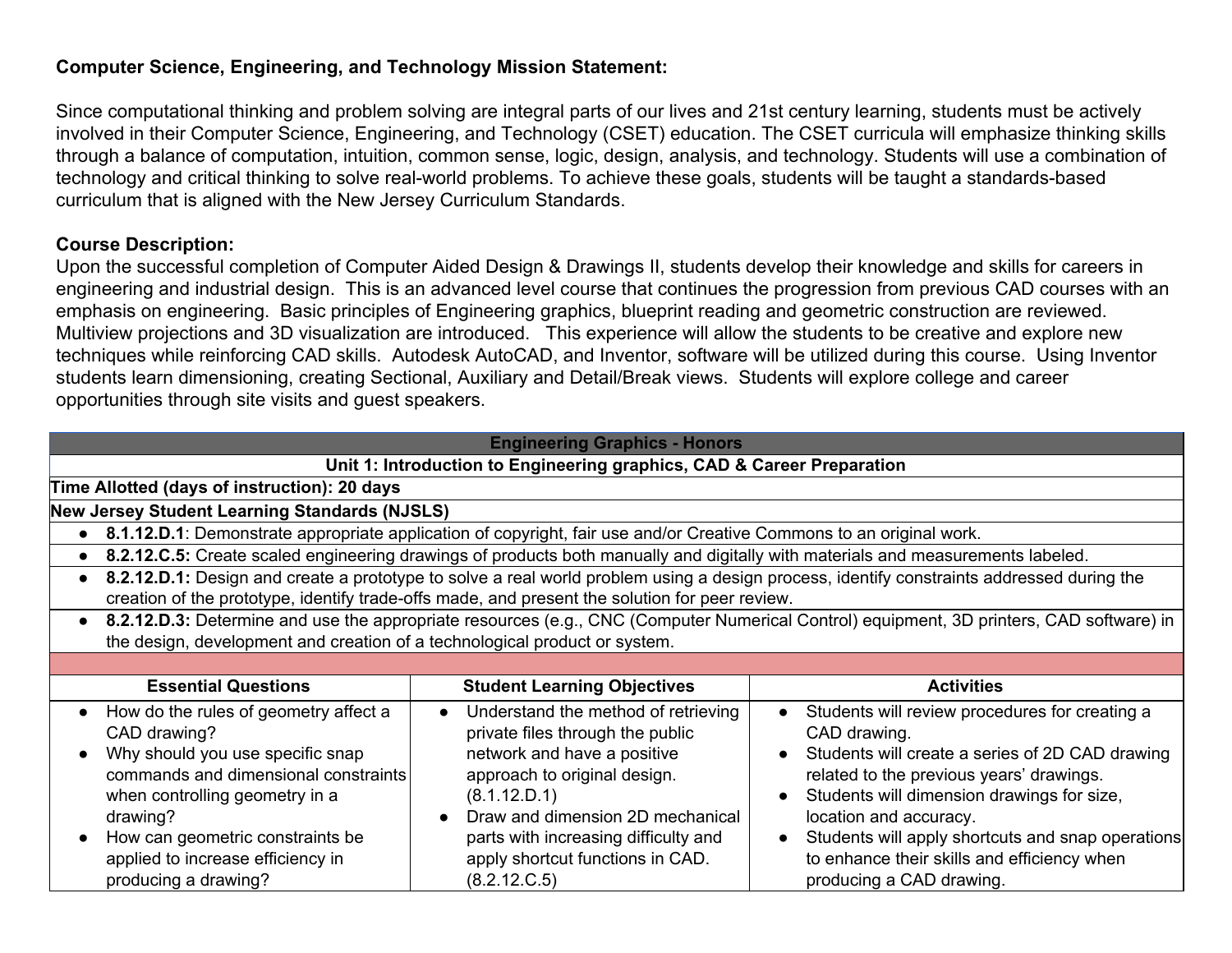| What careers can one pursue with CAD<br>$\bullet$<br>experience, post High School and, post<br>college?<br>What skills are necessary to be<br>successful in the workforce?<br>How does a portfolio help individuals<br>obtain college acceptance and<br>employment? | Students will use geometric constraints when<br>Apply geometric concepts and<br>$\bullet$<br>$\bullet$<br>constraints to advanced 2D drawings<br>producing advanced two-dimensional drawings.<br>Students will extrude two-dimensional drawings<br>to solve technical problems.<br>into three-dimensional models.<br>$(M.G-MG.A.3)$<br>Demonstrate an understanding of<br>mathematic principles as they relate STEAM Activity:<br>to a CAD drawing. (M.G-MG.A.1)<br>Headphone Stand: Design and create a<br>Use Boolean operations; extrude 2D<br>headphone holder that has both form and<br>drawing into 3D models for the<br>function. It show allows for secure resting and<br>creation of a product. (8.2.12.D.3)<br>while providing a high end design for the intended<br>user. It must be made with the use of the 3D<br>Assess the advantages of mastering<br>2D CAD and 3D CAD systems in<br>printer.<br>terms of skills and career paths.<br>Sports equipment: Re-design a sporting<br>(9.2.12.C.3)<br>equipment to enhance the safety of the players.<br>Apply the design process in the<br>(e.i. Concussion proof helmet, shock-absorbing<br>creation of prototypes to solve<br>footwear.)<br>real-life technical problems.<br>(8.2.12.D.1)<br><b>Enrichment Activities:</b><br>Apply good elements of design when<br>Sample drawings for each assigned drawing will<br>creating products. (9.3.12.AR-VIS.2)<br>be used.<br>Use arrays in the creation of objects<br>Drawings will be use to enhance student's<br>$\bullet$<br>with mutable incenses.<br>knowledge of CAD operations.<br>Drawings should use layers for centerlines,<br>$(M.G-CO.A.5)$<br>Understand how CAD and 3D<br>hidden lines, extension lines and dimensioning.<br>Sample real life objects will be used to that the<br>modeling plays a critical role in<br>$\bullet$<br>designing solutions for STEM-related<br>students are drawing.<br>Tessellation: Students will design an original<br>careers. (9.3.ST.4)<br>Design three-dimensional models<br>tessellation. This drawing will use the circular |
|---------------------------------------------------------------------------------------------------------------------------------------------------------------------------------------------------------------------------------------------------------------------|-------------------------------------------------------------------------------------------------------------------------------------------------------------------------------------------------------------------------------------------------------------------------------------------------------------------------------------------------------------------------------------------------------------------------------------------------------------------------------------------------------------------------------------------------------------------------------------------------------------------------------------------------------------------------------------------------------------------------------------------------------------------------------------------------------------------------------------------------------------------------------------------------------------------------------------------------------------------------------------------------------------------------------------------------------------------------------------------------------------------------------------------------------------------------------------------------------------------------------------------------------------------------------------------------------------------------------------------------------------------------------------------------------------------------------------------------------------------------------------------------------------------------------------------------------------------------------------------------------------------------------------------------------------------------------------------------------------------------------------------------------------------------------------------------------------------------------------------------------------------------------------------------------------------------------------------------------------------------------------------------------------------------------------------------------------------------------------------|
|                                                                                                                                                                                                                                                                     | that have both function and form.<br>array function.<br>$(9.3.12.AR-VIS.3)$<br>Discussion on college portfolios and applications.<br>Specific items to include in them.                                                                                                                                                                                                                                                                                                                                                                                                                                                                                                                                                                                                                                                                                                                                                                                                                                                                                                                                                                                                                                                                                                                                                                                                                                                                                                                                                                                                                                                                                                                                                                                                                                                                                                                                                                                                                                                                                                                   |
| <b>Resources/Materials</b>                                                                                                                                                                                                                                          | Digital handouts of 2D drawings references<br>Textbooks: Autodesk Inventor 2020 and Engineering Graphics, Mechanical Drawing, &<br><b>Technical Drawing</b><br>Computers with AutoCAD and Inventor installed<br><b>Plotter/Printers</b><br>3D printer<br>Smartboard<br>Calculator                                                                                                                                                                                                                                                                                                                                                                                                                                                                                                                                                                                                                                                                                                                                                                                                                                                                                                                                                                                                                                                                                                                                                                                                                                                                                                                                                                                                                                                                                                                                                                                                                                                                                                                                                                                                         |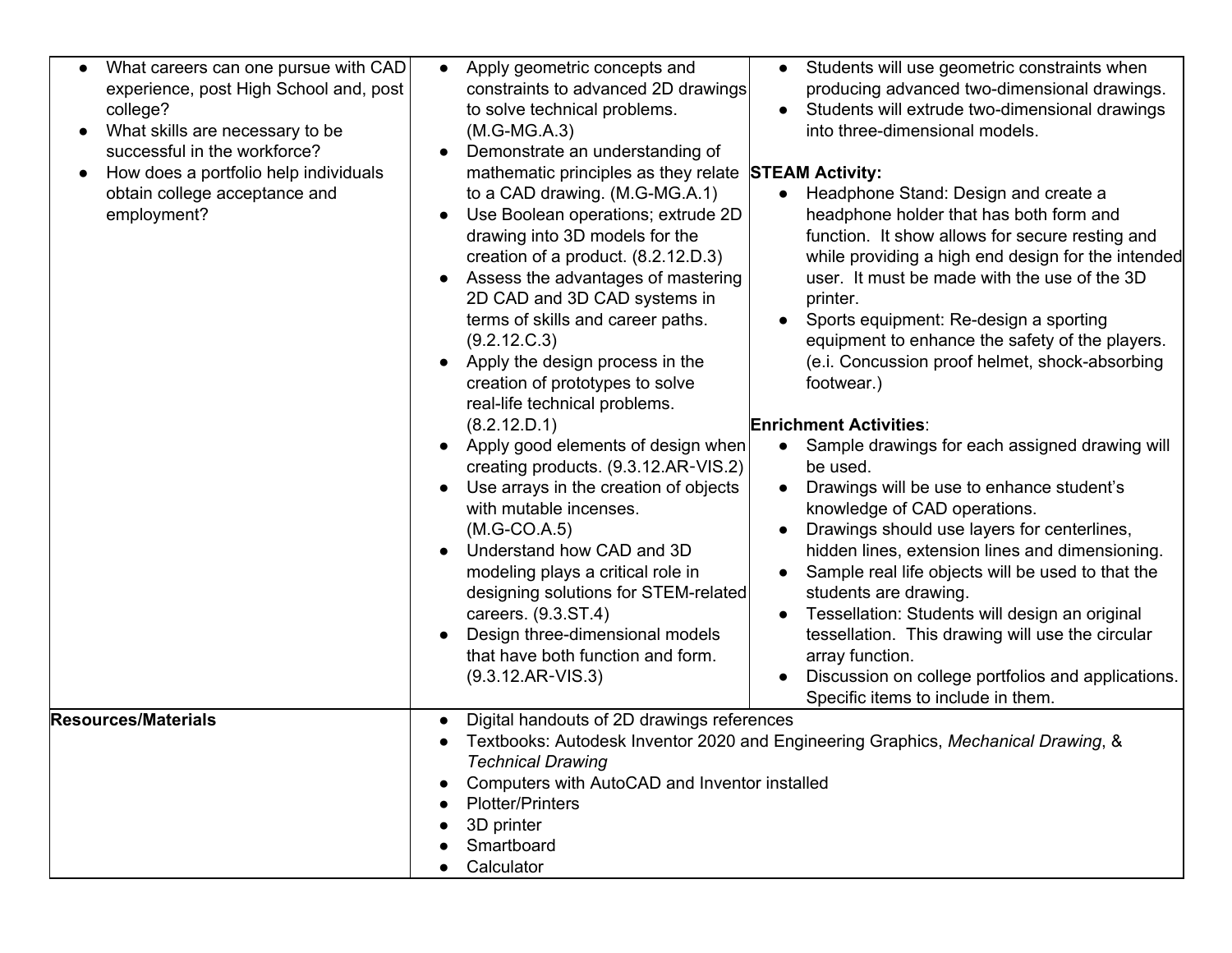|                                      | <b>Online Resources:</b>                                                                                                                                                                                                                                             |
|--------------------------------------|----------------------------------------------------------------------------------------------------------------------------------------------------------------------------------------------------------------------------------------------------------------------|
|                                      | Mr. Shohen's page: http://www.glenridge.org/Page/3607                                                                                                                                                                                                                |
|                                      | Headphone Stand:                                                                                                                                                                                                                                                     |
|                                      | https://www.youtube.com/watch?v=j7ZwQa8vYnY                                                                                                                                                                                                                          |
|                                      | http://www.tested.com/tech/accessories/1823-tips-to-make-your-own-awesome-headphone-st<br>and/                                                                                                                                                                       |
|                                      | https://www.pinterest.com/pin/419538521512931785/                                                                                                                                                                                                                    |
| <b>Interdisciplinary Connections</b> | M.G-CO.A.5: Given a geometric figure and a rotation, reflection, or translation, draw the<br>transformed figure using, e.g., graph paper, tracing paper, or geometry software. Specify a<br>sequence of transformations that will carry a given figure onto another. |
|                                      | M.G-MG.A.3: Apply geometric methods to solve design problems (e.g., designing an object or<br>structure to satisfy physical constraints or minimize cost; working with typographic grid<br>systems based on ratios).*                                                |
| 21st Century Life and Careers        | 9.2.12.C.3: Identify transferable career skills and design alternate career plans.                                                                                                                                                                                   |
| <b>Technology Standards</b>          | 9.3.12.AR-VIS.2: Analyze how the application of visual arts elements and principles of design,<br>communicate and express ideas.<br>9.3.12.AR-VIS.3: Analyze and create two and three-dimensional visual art forms using various                                     |
|                                      | media.                                                                                                                                                                                                                                                               |
|                                      | 9.3.ST.4: Understand the nature and scope of the Science, Technology, Engineering &<br>Mathematics Career Cluster and the role of STEM in society and the economy.                                                                                                   |

| <b>Assessments</b>                                                                                                                                                                     |                                                                                                                          |                                                                                                                                                                                 |                                                                                                                                                                                        |
|----------------------------------------------------------------------------------------------------------------------------------------------------------------------------------------|--------------------------------------------------------------------------------------------------------------------------|---------------------------------------------------------------------------------------------------------------------------------------------------------------------------------|----------------------------------------------------------------------------------------------------------------------------------------------------------------------------------------|
| <b>Formative</b>                                                                                                                                                                       | <b>Summative</b>                                                                                                         | <b>Benchmarks</b>                                                                                                                                                               | <b>Alternative</b>                                                                                                                                                                     |
| Questions of the day.<br>(Commands, careers &<br>computer stations)<br>Peer evaluation of<br>drawings.<br>Assessment rubrics to<br>ensure drawings meet the<br>requirements specified. | Quizzes on measuring, dividing<br>and decimal equivalents.<br>AutoCAD and Inventor drawing<br>quiz, and vocabulary quiz. | Students will be assessed on<br>the accuracy and proper use<br>of dimensions in their<br>drawings.<br>Students will complete<br>assigned drawing by the<br>determined due date. | Students will keep a digital<br>portfolio of their drawings.<br>Students will make all<br>necessary revisions for final<br>flawless drawing to include<br>in their digital portfolios. |

| <b>Modifications</b>                                                                           |                                                                                                                                                                           |                                                                                                                                                               |  |  |
|------------------------------------------------------------------------------------------------|---------------------------------------------------------------------------------------------------------------------------------------------------------------------------|---------------------------------------------------------------------------------------------------------------------------------------------------------------|--|--|
| <b>English Language Learners</b>                                                               | <b>Special Education/504</b>                                                                                                                                              | <b>Gifted and Talented</b>                                                                                                                                    |  |  |
| Step by step instructions with pictures<br>are provided for learning how to draw<br>each part. | Step by step instructions with pictures are<br>provided for learning how to draw each<br>part.<br>Extended time and reduced work<br>One on one instructions and review of | Additional advanced part drawings are<br>available for extra credit.<br>Students can create original instructions for<br>other students to use in the future. |  |  |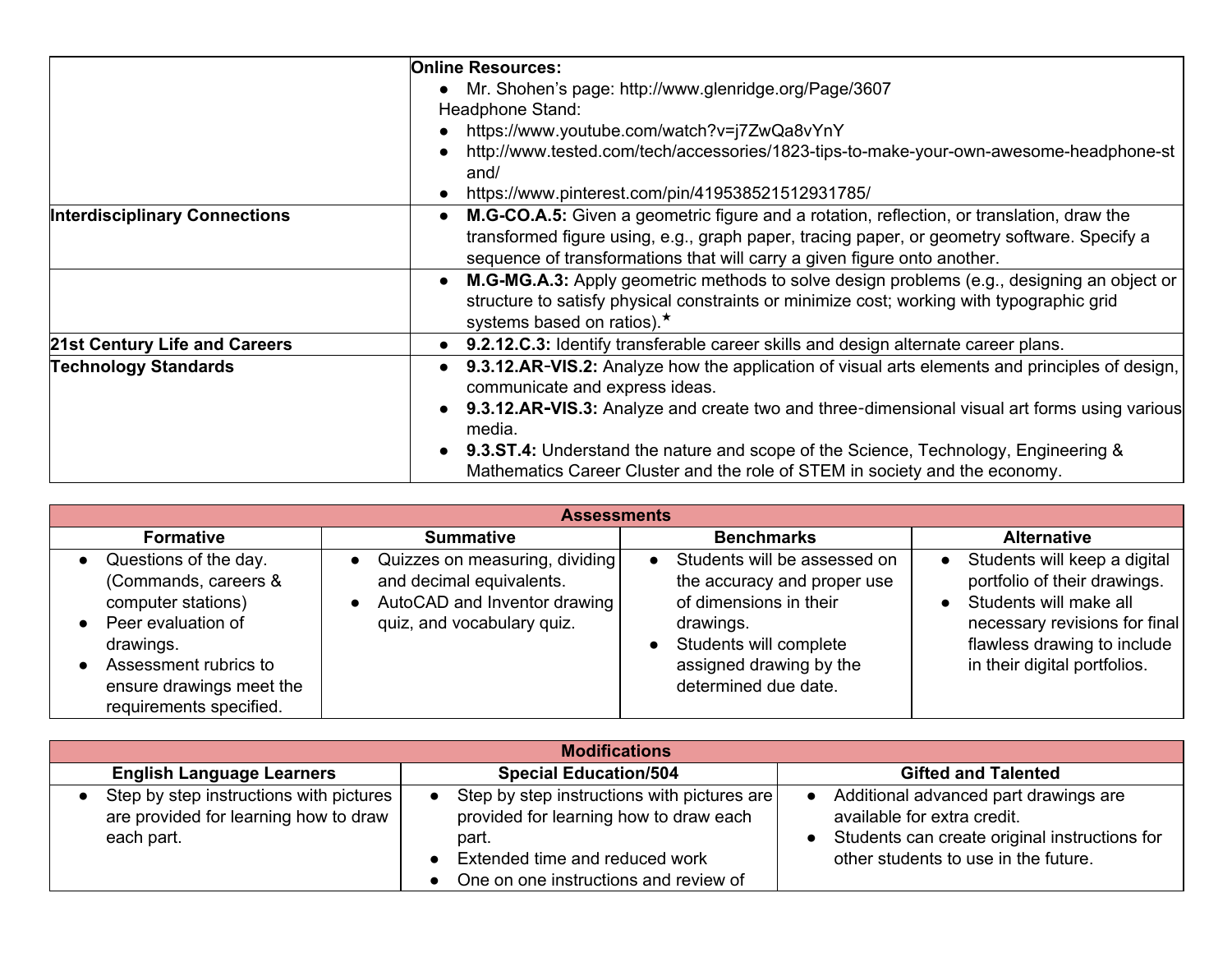| ncedures.<br>winc<br>гm<br>.<br>. . |
|-------------------------------------|
|-------------------------------------|

| <b>Engineering Graphics - Honors</b>                                                                                                                                                                                                                                                                                                                                                                                                                                                                                                                                                                                                                        |                                                                                                                                                                                                                                                                                                                                                                                                                                                                                                                                                                                                                                                                                                                                                                                                                                                               |                                                                                                                                                                                                                                                                                                                                                                                                                                                                                                                                                                                                                                                                                                                                                                                                                                                                                                                                                 |  |  |
|-------------------------------------------------------------------------------------------------------------------------------------------------------------------------------------------------------------------------------------------------------------------------------------------------------------------------------------------------------------------------------------------------------------------------------------------------------------------------------------------------------------------------------------------------------------------------------------------------------------------------------------------------------------|---------------------------------------------------------------------------------------------------------------------------------------------------------------------------------------------------------------------------------------------------------------------------------------------------------------------------------------------------------------------------------------------------------------------------------------------------------------------------------------------------------------------------------------------------------------------------------------------------------------------------------------------------------------------------------------------------------------------------------------------------------------------------------------------------------------------------------------------------------------|-------------------------------------------------------------------------------------------------------------------------------------------------------------------------------------------------------------------------------------------------------------------------------------------------------------------------------------------------------------------------------------------------------------------------------------------------------------------------------------------------------------------------------------------------------------------------------------------------------------------------------------------------------------------------------------------------------------------------------------------------------------------------------------------------------------------------------------------------------------------------------------------------------------------------------------------------|--|--|
| <b>Unit 2: Advanced Mechanical Engineering</b>                                                                                                                                                                                                                                                                                                                                                                                                                                                                                                                                                                                                              |                                                                                                                                                                                                                                                                                                                                                                                                                                                                                                                                                                                                                                                                                                                                                                                                                                                               |                                                                                                                                                                                                                                                                                                                                                                                                                                                                                                                                                                                                                                                                                                                                                                                                                                                                                                                                                 |  |  |
| Time Allotted (days of instruction): 25 Days                                                                                                                                                                                                                                                                                                                                                                                                                                                                                                                                                                                                                |                                                                                                                                                                                                                                                                                                                                                                                                                                                                                                                                                                                                                                                                                                                                                                                                                                                               |                                                                                                                                                                                                                                                                                                                                                                                                                                                                                                                                                                                                                                                                                                                                                                                                                                                                                                                                                 |  |  |
| <b>New Jersey Student Learning Standards (NJSLS)</b>                                                                                                                                                                                                                                                                                                                                                                                                                                                                                                                                                                                                        |                                                                                                                                                                                                                                                                                                                                                                                                                                                                                                                                                                                                                                                                                                                                                                                                                                                               |                                                                                                                                                                                                                                                                                                                                                                                                                                                                                                                                                                                                                                                                                                                                                                                                                                                                                                                                                 |  |  |
| 8.2.12.C.4: Explain and identify interdependent systems and their functions.<br>$\bullet$                                                                                                                                                                                                                                                                                                                                                                                                                                                                                                                                                                   |                                                                                                                                                                                                                                                                                                                                                                                                                                                                                                                                                                                                                                                                                                                                                                                                                                                               |                                                                                                                                                                                                                                                                                                                                                                                                                                                                                                                                                                                                                                                                                                                                                                                                                                                                                                                                                 |  |  |
| $\bullet$                                                                                                                                                                                                                                                                                                                                                                                                                                                                                                                                                                                                                                                   |                                                                                                                                                                                                                                                                                                                                                                                                                                                                                                                                                                                                                                                                                                                                                                                                                                                               | 8.2.12.C.5: Create scaled engineering drawings of products both manually and digitally with materials and measurements labeled.                                                                                                                                                                                                                                                                                                                                                                                                                                                                                                                                                                                                                                                                                                                                                                                                                 |  |  |
|                                                                                                                                                                                                                                                                                                                                                                                                                                                                                                                                                                                                                                                             | creation of the prototype, identify trade-offs made, and present the solution for peer review.                                                                                                                                                                                                                                                                                                                                                                                                                                                                                                                                                                                                                                                                                                                                                                | 8.2.12.D.1: Design and create a prototype to solve a real world problem using a design process, identify constraints addressed during the                                                                                                                                                                                                                                                                                                                                                                                                                                                                                                                                                                                                                                                                                                                                                                                                       |  |  |
| the design, development and creation of a technological product or system.                                                                                                                                                                                                                                                                                                                                                                                                                                                                                                                                                                                  |                                                                                                                                                                                                                                                                                                                                                                                                                                                                                                                                                                                                                                                                                                                                                                                                                                                               | 8.2.12.D.3: Determine and use the appropriate resources (e.g., CNC (Computer Numerical Control) equipment, 3D printers, CAD software) in                                                                                                                                                                                                                                                                                                                                                                                                                                                                                                                                                                                                                                                                                                                                                                                                        |  |  |
|                                                                                                                                                                                                                                                                                                                                                                                                                                                                                                                                                                                                                                                             |                                                                                                                                                                                                                                                                                                                                                                                                                                                                                                                                                                                                                                                                                                                                                                                                                                                               |                                                                                                                                                                                                                                                                                                                                                                                                                                                                                                                                                                                                                                                                                                                                                                                                                                                                                                                                                 |  |  |
| <b>Essential Questions</b>                                                                                                                                                                                                                                                                                                                                                                                                                                                                                                                                                                                                                                  | <b>Student Learning Objectives</b>                                                                                                                                                                                                                                                                                                                                                                                                                                                                                                                                                                                                                                                                                                                                                                                                                            | <b>Activities</b>                                                                                                                                                                                                                                                                                                                                                                                                                                                                                                                                                                                                                                                                                                                                                                                                                                                                                                                               |  |  |
| How has parametric modeling with<br>$\bullet$<br>advanced 3D software changed the<br>drafting industries?<br>Is there more than one way to set up a<br>drawing?<br>Is efficiency and speed more or less<br>important that accuracy when creating<br>3D models?<br>How can different techniques for<br>assembly drawing be applied to<br>increase efficiency?<br>What kinds of object require an auxiliary<br>view for surface representation?<br>What are the advantages of creating<br>multiview and pictorial drawings when<br>you can create three-dimensional<br>models?<br>How could a drawing with a minor error<br>impact the manufacturing process? | Create complex three-dimensional<br>$\bullet$<br>objects and produce, multi-view,<br>isometric, full and half section<br>drawings and dimension them.<br>(8.2.12.C.5)<br>Draw advanced 3D solid models<br>using revolves, sweeps, lofts and<br>arrays to produce accurate<br>representations of objects.<br>$(9.3.12.AR-VIS.3)$<br>Use parametric modeling software to<br>$\bullet$<br>transfer drawing from the textbook to<br>the computer program. $(8.2.12.D.3)$<br>Create industrial drawings for the<br>manufacturing of a part or product.<br>(9.3.MN.6)<br>Build technical vocabulary by<br>understanding key terms used in<br>CAD and geometry. (M.G-MG.A.1)<br>Design and manufacture a prototype<br>of a product and provide a<br>description of how the product could<br>be manufactured. (8.2.12.D.1)<br>Draw real life objects that can be full | Students will create a series of CAD drawings<br>$\bullet$<br>containing multi-views, isometric, full and half<br>section, and auxiliary drawings<br>Finish the sketch and extrude to a three<br>dimensional object.<br>Add concentric and linear holes by applying the<br>hole tool.<br>Students will use parametric modeling software to<br>draw sectional views of objects with increasing<br>difficulties.<br>Students will use parametric modeling software to<br>$\bullet$<br>draw auxiliary projections of objects with<br>increasing difficulties.<br>Multi-View CAD Drawings: Students will re-create<br>multi-view drawings from a drafting textbook to<br>include in their portfolio. Each drawing will be<br>dimensioned using proper dimensioning rules.<br><b>STEAM Activities:</b><br>• Aviation Design: The students will design detailed<br>drawing of an aeronautical object using multi view<br>projection and dimensioning. |  |  |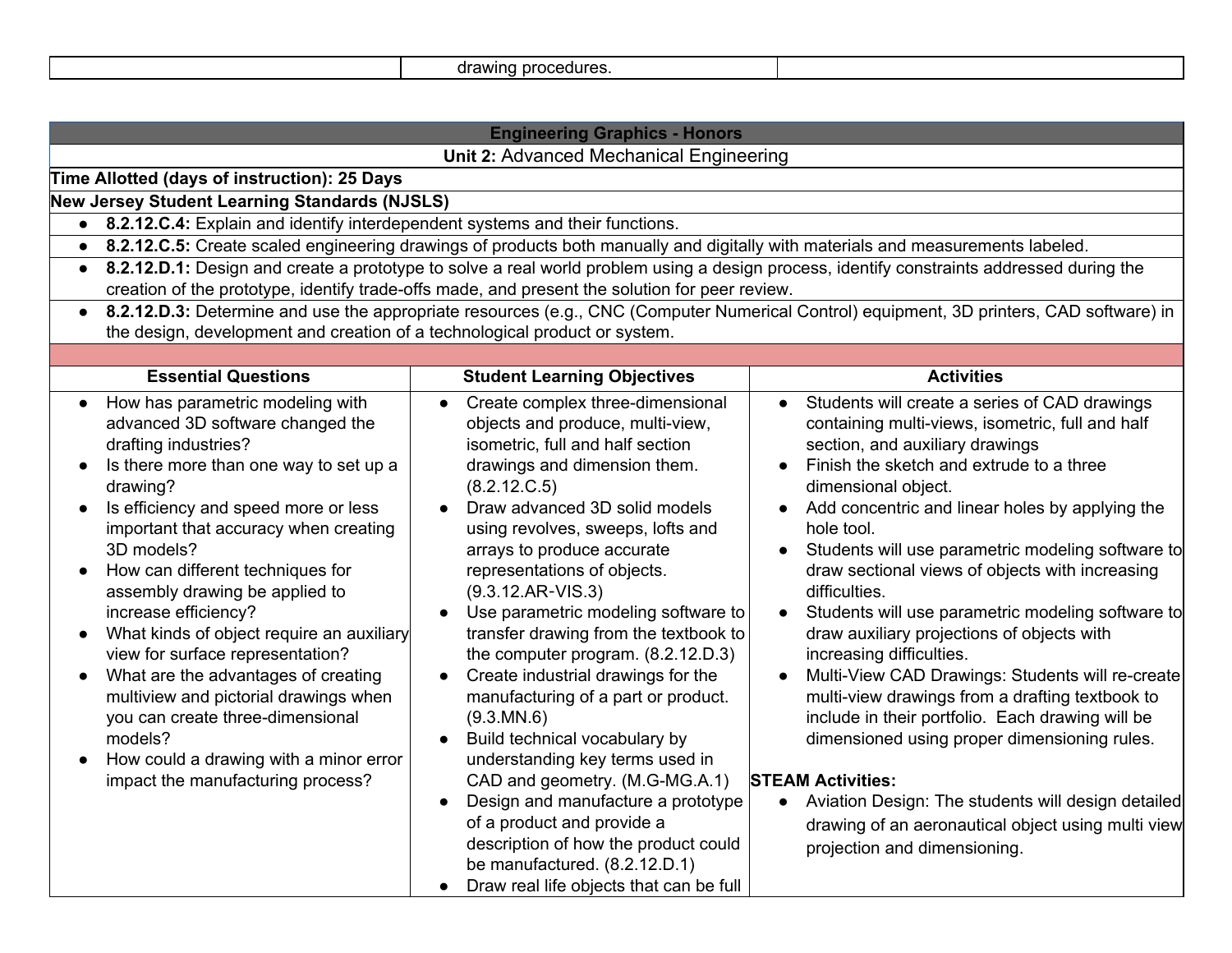|                                      | • Chess Set: Use advanced techniques in Inventor<br>and half sectioned by using cut<br>planes. (M.G-GMD.B.4)<br>to create a 3D chess set with a design theme.<br>Draw real life technical objects that<br>Use revolves, sweeps, lofts and mesh modeling<br>are on non-perpendicular angles.<br>to create the figures.                                                                                                                                         |  |
|--------------------------------------|---------------------------------------------------------------------------------------------------------------------------------------------------------------------------------------------------------------------------------------------------------------------------------------------------------------------------------------------------------------------------------------------------------------------------------------------------------------|--|
|                                      | (9.3.MN.6)<br><b>Enrichment Activities:</b><br>Sample drawings for each assigned project and<br>$\bullet$<br>each assigned drawing.<br>Sample real life objects for the students to draw.                                                                                                                                                                                                                                                                     |  |
|                                      | The Paramedic Modeling text can be used for<br>basic tutorials of how to draw advanced three-<br>dimensional parts.                                                                                                                                                                                                                                                                                                                                           |  |
|                                      | Pats can be drawn from the Parametric Modeling<br>Text or the Engineering Drawing and design Text.<br>Each drawing should be dimensioned using<br>proper dimensioning rules.<br>Drawings should allow students to become<br>efficient with the process of creating a 2D sketch<br>and extrude the sketch to 3D.                                                                                                                                               |  |
| <b>Resources/Materials</b>           | Digital handouts of drawings and procedures.<br>Parametric Modeling Textbook.<br>Textbooks: Autodesk Inventor 2020 and Engineering Graphics, Mechanical Drafting, Technical<br>Drawing: Engineering Drafting And Design.<br>Computers with Autodesk Inventor installed<br><b>Plotter/Printers</b><br>3D printer<br>Smartboard<br>Calculator<br><b>Rulers</b><br>Calipers<br><b>Online Resources:</b><br>Mr. Shohen's page: http://www.glenridge.org/Page/3607 |  |
|                                      | Chess Set:<br>https://www.youtube.com/watch?v=z7xv9bUXAVc<br>https://www.youtube.com/watch?v=TiPN6NyfcsU                                                                                                                                                                                                                                                                                                                                                      |  |
| <b>Interdisciplinary Connections</b> | M.G-GMD.B.4: Identify the shapes of two-dimensional cross-sections of three-dimensional<br>$\bullet$<br>objects, and identify three-dimensional objects generated by rotations of two-dimensional<br>objects.<br>M.G-MG.A.1: Use geometric shapes, their measures, and their properties to describe objects.                                                                                                                                                  |  |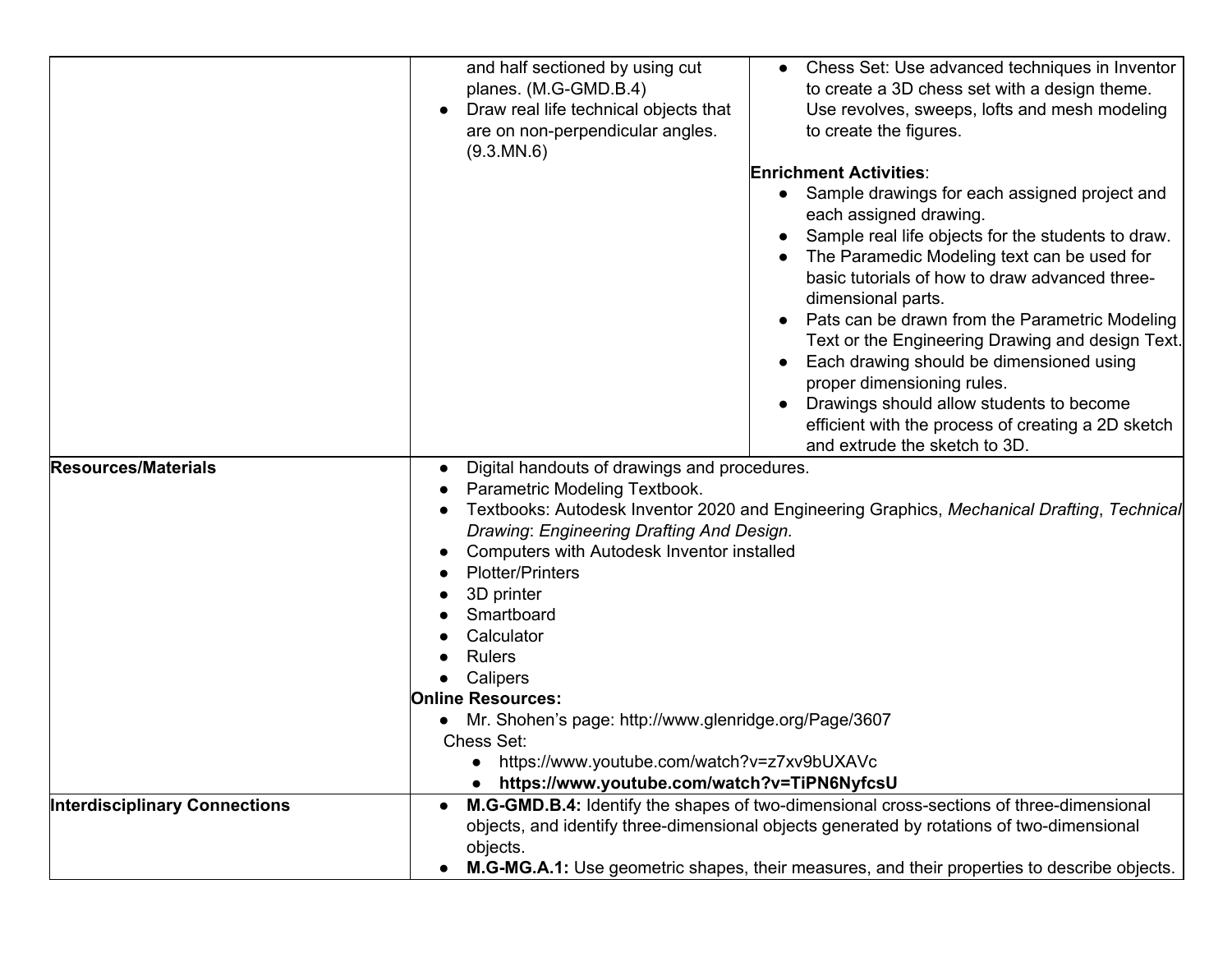| 21st Century Life and Careers | • 9.2.12.C.1: Review career goals and determine steps necessary for attainment.                |
|-------------------------------|------------------------------------------------------------------------------------------------|
| <b>Technology Standards</b>   | • 9.3.12.AR-VIS.3: Analyze and create two and three-dimensional visual art forms using various |
|                               | media.                                                                                         |
|                               | 9.3.MN.6: Demonstrate workplace knowledge and skills common to manufacturing.                  |

| <b>Assessments</b>                                                                                                                                                                     |                                                                             |                                                                                                                                                                                 |                                                                                                                                                                                        |
|----------------------------------------------------------------------------------------------------------------------------------------------------------------------------------------|-----------------------------------------------------------------------------|---------------------------------------------------------------------------------------------------------------------------------------------------------------------------------|----------------------------------------------------------------------------------------------------------------------------------------------------------------------------------------|
| <b>Formative</b>                                                                                                                                                                       | <b>Summative</b>                                                            | <b>Benchmarks</b>                                                                                                                                                               | <b>Alternative</b>                                                                                                                                                                     |
| Questions of the day.<br>(Commands, careers &<br>computer stations)<br>Peer evaluation of<br>drawings.<br>Assessment rubrics to<br>ensure drawings meet the<br>requirements specified. | Quizzes on Model history tree.<br>Inventor drawing, and<br>vocabulary quiz. | Students will be assessed on<br>the accuracy and proper use<br>of dimensions in their<br>drawings.<br>Students will complete<br>assigned drawing by the<br>determined due date. | Students will keep a digital<br>portfolio of their drawings.<br>Students will make all<br>necessary revisions for final<br>flawless drawing to include<br>in their digital portfolios. |

| <b>Modifications</b>                                                                             |                                                                                                                                                                                                                            |                                                                                                                                                               |  |  |
|--------------------------------------------------------------------------------------------------|----------------------------------------------------------------------------------------------------------------------------------------------------------------------------------------------------------------------------|---------------------------------------------------------------------------------------------------------------------------------------------------------------|--|--|
| <b>English Language Learners</b>                                                                 | <b>Special Education/504</b>                                                                                                                                                                                               | <b>Gifted and Talented</b>                                                                                                                                    |  |  |
| Step by step instructions with pictures  <br>are provided for learning how to draw<br>each part. | Step by step instructions with pictures are<br>provided for learning how to draw each<br>part.<br>Extended time and reduced work<br>$\bullet$<br>One on one instructions and review of<br>$\bullet$<br>drawing procedures. | Additional advanced part drawings are<br>available for extra credit.<br>Students can create original instructions for<br>other students to use in the future. |  |  |

| <b>Engineering Graphics - Honors</b>                                                                                                                                                                                                          |  |  |  |  |
|-----------------------------------------------------------------------------------------------------------------------------------------------------------------------------------------------------------------------------------------------|--|--|--|--|
| <b>Unit 3: Geometric Dimensioning &amp; Tolerance</b>                                                                                                                                                                                         |  |  |  |  |
| Time Allotted (days of instruction): 10 days                                                                                                                                                                                                  |  |  |  |  |
| New Jersey Student Learning Standards (NJSLS)                                                                                                                                                                                                 |  |  |  |  |
| 8.1.12.D.1: Demonstrate appropriate application of copyright, fair use and/or Creative Commons to an original work.                                                                                                                           |  |  |  |  |
| 8.2.12.C.5: Create scaled engineering drawings of products both manually and digitally with materials and measurements labeled.                                                                                                               |  |  |  |  |
| • 8.2.12.D.1: Design and create a prototype to solve a real world problem using a design process, identify constraints addressed during the<br>creation of the prototype, identify trade-offs made, and present the solution for peer review. |  |  |  |  |
| • 8.2.12.D.3: Determine and use the appropriate resources (e.g., CNC (Computer Numerical Control) equipment, 3D printers, CAD software) in<br>the design, development and creation of a technological product or system.                      |  |  |  |  |
|                                                                                                                                                                                                                                               |  |  |  |  |
| <b>Student Learning Objectives</b><br><b>Essential Questions</b><br><b>Activities</b>                                                                                                                                                         |  |  |  |  |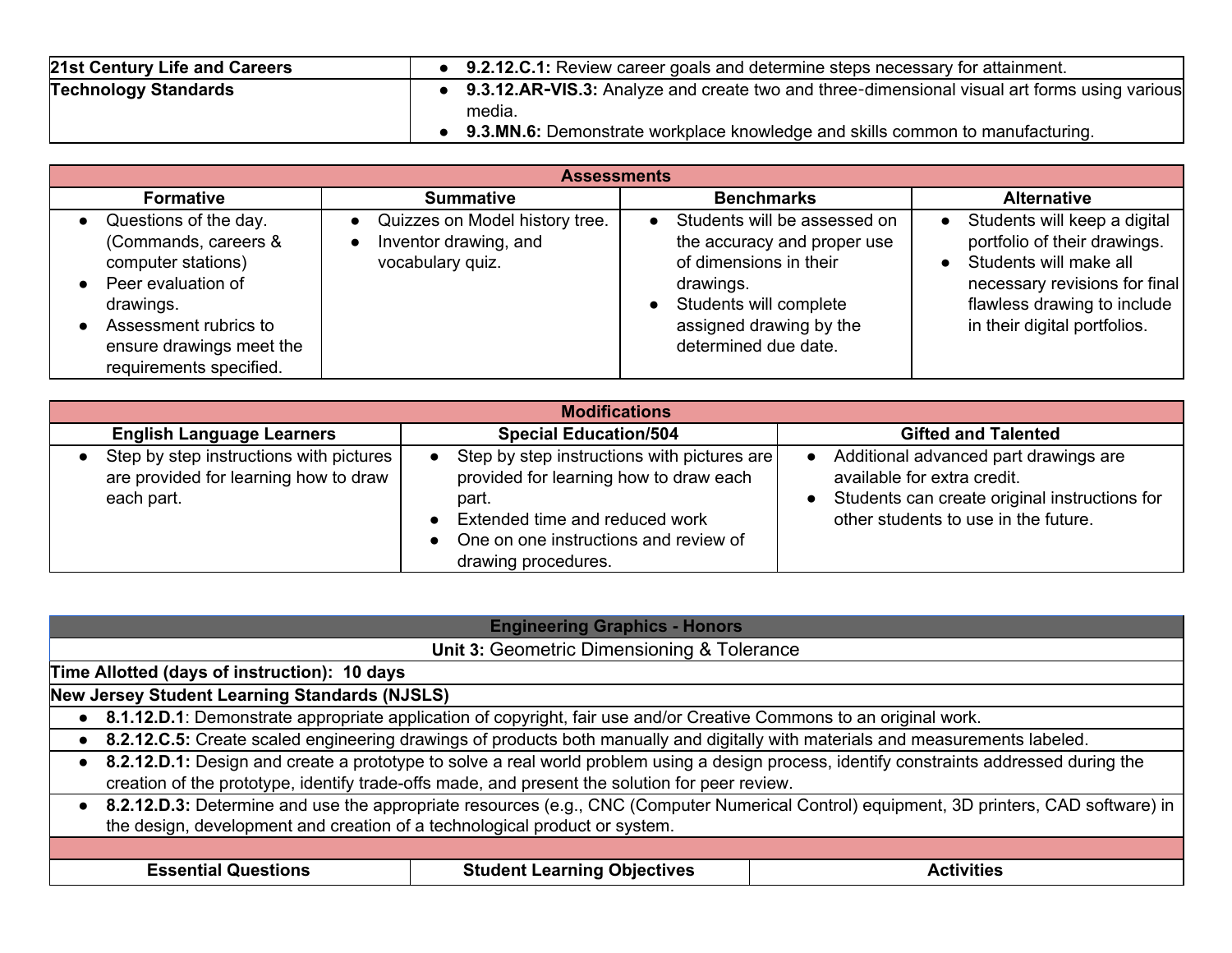- What general guidelines must be followed when applying dimensions?
- How are manufacturers and designers affected by the dimension and tolerance methods?
- Is true position theoretically an exact location for finding features on a drawing?
- What would happen if dimensions were exact with no tolerance?
- How does dimensioning affect the cost of products?
- How can dimensioning and tolerance be applied to cases and packaging to reduce waste materials?
- Create and extrude 3D mechanical sub-assemblies and assemblies with parts lists and dimensions. (8.2.12.C.5)
- Draw and assemble 3D solid models from several smaller parts by aligning planes mating surfaces and inserting shafts and hardware. (8.2.12.C.4)
- Import or create fasteners for mechanical assemblies. (9.3.12.AC-DES.8)
- Apply notes for type of hardware and thread sizes. (9.3.MN.6)
- Create threads by using the coil cut command to create screws, bolts and mating nuts using the reverse coil cut command. (9.3.MN.6)
- Design and prototype products that use threads and coils. (8.2.12.D.3)
- Create sheet metal parts though the use of surface development. (M.G-MG.A.1)
- Assign materials to parts and create a materials list for exploded views of assemblies. (8.2.12.C.5)
- Produce mechanical motion and part interaction by creating surface contacts. (9.3.ST.1)
- Determine the amount of tolerance accumulation in a simple assembly. (M.G-MG.A.3)
- Communicate with peers to design an original mechanical device or re-create an existing mechanical device. (8.2.12.D.1)
- Students will create a series of CAD drawings containing multi-views, assemblies, and exploded views.
- Students will become acquainted with reading and understanding fasteners, materials, and standards as they relate to manufacturing of parts.
- Students will use modeling software to create advanced 3D parts of increasing difficulty with concern for geometric tolerance.
- Students will use 3D CAD to produce plastic mating parts for fabrication.
- Students will use 3D CAD to produce sheet metal parts and layouts.
- Students will create parts with threads using ANSI standards.

## **STEAM Activities:**

- Clock It: Students will design a mechanical gear clock for the 3D printer or a 3D sculpture to add a clock inset or mechanical hand movement. Students will focus on creating parts with proper geometric tolerance to allow for interaction between other corresponding parts.
- Wood Mechanical Assembly: As part of a team the students will choose a wooden mechanical device that can produce motion. The device can be recreated by using existing dimensions from a book or plan. The students will use 3D modeling software to draw parts individually to be assembled as a team. The final presentations should include orthographic views, an Isometric view, exploded assembly views with a parts list and an animation with a presentation of the working device. The device can be printed using the three-dimensional printer as a fully functional part or to be assembled using hardware.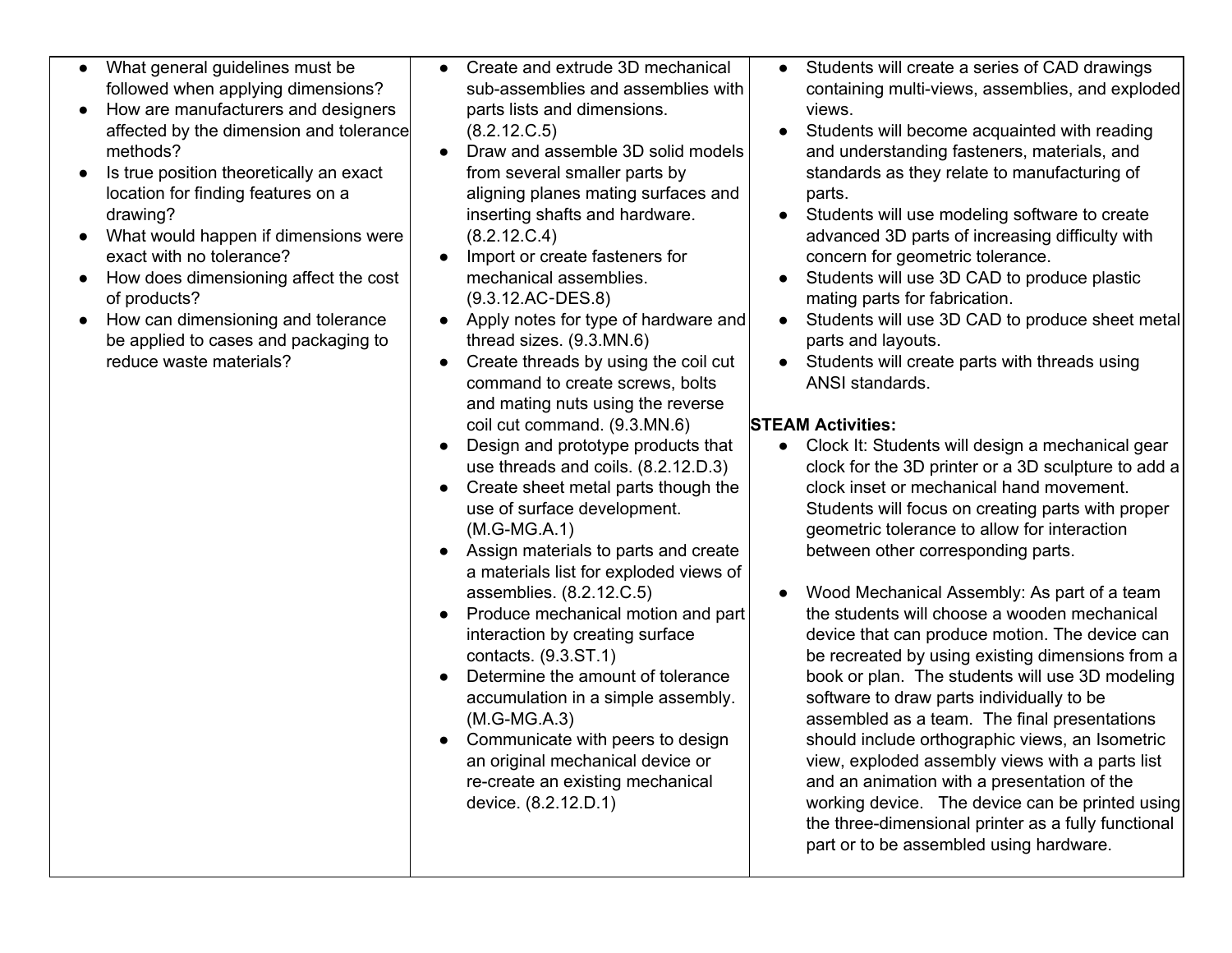|                                      | <b>Enrichment Activities:</b>                                                                                                                                                                                                                                                                                                                                                                                                                                                                                                                                                                                                        |  |
|--------------------------------------|--------------------------------------------------------------------------------------------------------------------------------------------------------------------------------------------------------------------------------------------------------------------------------------------------------------------------------------------------------------------------------------------------------------------------------------------------------------------------------------------------------------------------------------------------------------------------------------------------------------------------------------|--|
|                                      | • The Paramedic Modeling text can be used for<br>basic tutorials of how to draw advanced<br>three-dimensional parts using the boss feature<br>command.<br>Pats can be drawn from the Parametric Modeling<br>Text or the Engineering Drawing and Design<br>Text.<br>Students can recreate parts form the Parametric<br>Modeling Text or the Engineering Drawing and<br>Design text to be assembled and include in their<br>portfolio. Each drawing should be dimensioned<br>and tolerances should be placed using proper<br>dimensioning rules.<br>3D Modeling competition in class and online.                                       |  |
| <b>Resources/Materials</b>           | Digital handouts of drawings and procedures.<br>Parametric Modeling Textbook. Parametric Modeling with Autodesk Inventor<br>Textbooks: Autodesk Inventor 2020 and Engineering Graphics, Mechanical Drafting, Technical<br>Drawing: Engineering Drafting And Design.<br>Computers with Autodesk Inventor installed<br><b>Plotter/Printers</b><br>3D printer<br>Smartboard<br>Calculator<br><b>Rulers</b><br>Calipers<br><b>Online Resources:</b><br>• Mr. Shohen's page: http://www.glenridge.org/Page/3607<br>Clock:<br>https://www.youtube.com/watch?v=I9BgXWP1Jag<br>https://pinshape.com/items/1128-3d-printed-number-clock-frame |  |
| <b>Interdisciplinary Connections</b> | M.G-MG.A.1: Use geometric shapes, their measures, and their properties to describe objects.<br>M.G-MG.A.3: Apply geometric methods to solve design problems (e.g., designing an object or<br>structure to satisfy physical constraints or minimize cost; working with typographic grid<br>systems based on ratios).*                                                                                                                                                                                                                                                                                                                 |  |
| 21st Century Life and Careers        | • 9.2.12.C.2: Modify Personalized Student Learning Plans to support declared career goals.                                                                                                                                                                                                                                                                                                                                                                                                                                                                                                                                           |  |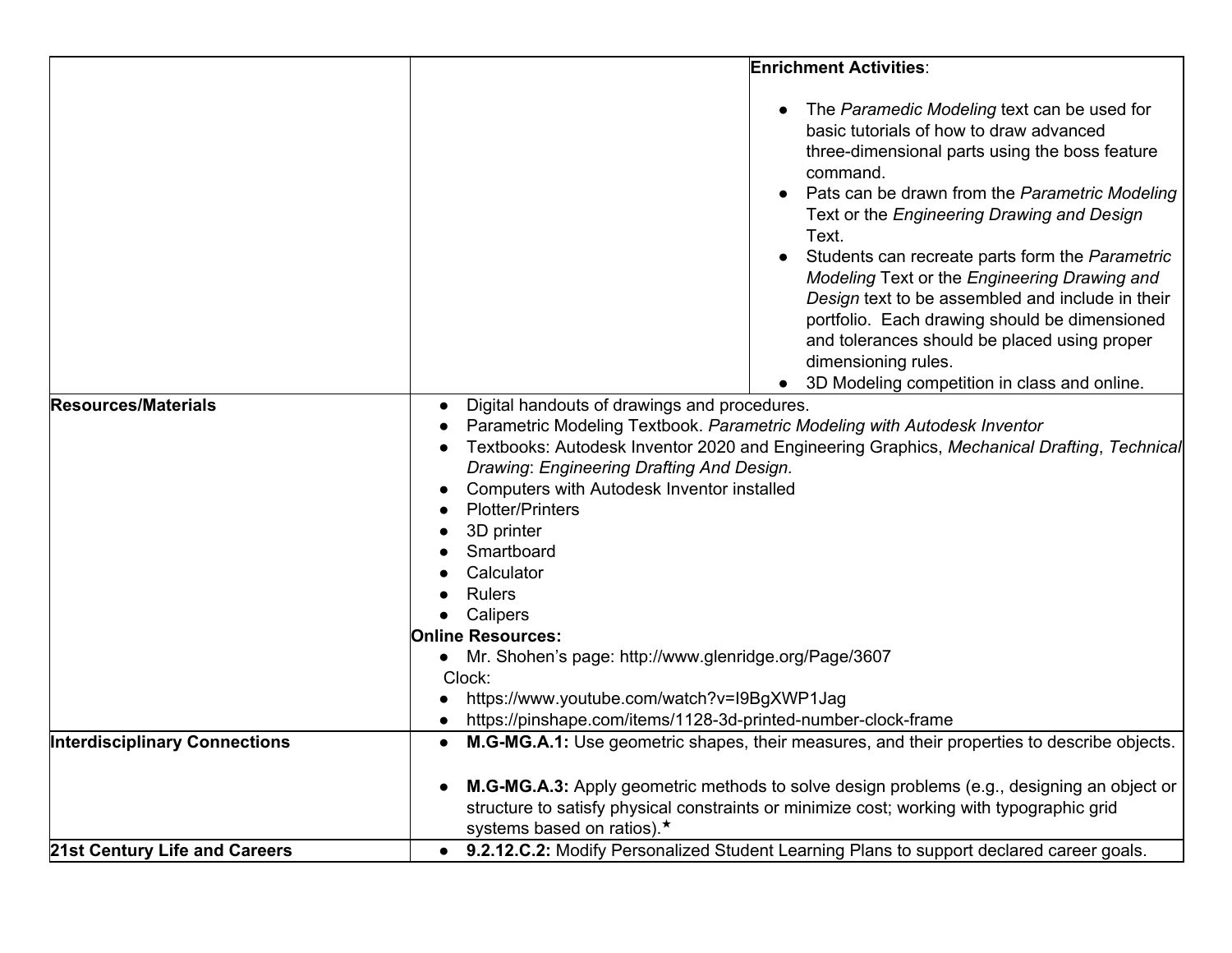| <b>Technology Standards</b> | • 9.3.12.AR-VIS.3: Analyze and create two and three-dimensional visual art forms using various<br>media. |
|-----------------------------|----------------------------------------------------------------------------------------------------------|
|                             | • 9.3.12.AC-DES.8: Apply standards, applications and restrictions pertaining to the selection            |
|                             | and use of construction materials, components and assemblies in the project design.                      |
|                             | • 9.3.MN.6: Demonstrate workplace knowledge and skills common to manufacturing.                          |
|                             | • 9.3.ST.1: Apply engineering skills in a project that requires project management, process              |
|                             | control and quality assurance.                                                                           |

| <b>Assessments</b>                                                                                                                                                                     |                                                                               |                                                                                                                                                                                 |                                                                                                                                                                                        |
|----------------------------------------------------------------------------------------------------------------------------------------------------------------------------------------|-------------------------------------------------------------------------------|---------------------------------------------------------------------------------------------------------------------------------------------------------------------------------|----------------------------------------------------------------------------------------------------------------------------------------------------------------------------------------|
| <b>Formative</b>                                                                                                                                                                       | <b>Summative</b>                                                              | <b>Benchmarks</b>                                                                                                                                                               | <b>Alternative</b>                                                                                                                                                                     |
| Questions of the day.<br>(Commands, careers &<br>computer stations)<br>Peer evaluation of<br>drawings.<br>Assessment rubrics to<br>ensure drawings meet the<br>requirements specified. | Quizzes on tolerancing and fits.<br>Inventor drawing, and<br>vocabulary quiz. | Students will be assessed on<br>the accuracy and proper use<br>of dimensions in their<br>drawings.<br>Students will complete<br>assigned drawing by the<br>determined due date. | Students will keep a digital<br>portfolio of their drawings.<br>Students will make all<br>necessary revisions for final<br>flawless drawing to include<br>in their digital portfolios. |

| <b>Modifications</b>                                                                             |                                                                                                                                                                                                  |                                                                                                                                                               |  |
|--------------------------------------------------------------------------------------------------|--------------------------------------------------------------------------------------------------------------------------------------------------------------------------------------------------|---------------------------------------------------------------------------------------------------------------------------------------------------------------|--|
| <b>English Language Learners</b>                                                                 | <b>Special Education/504</b>                                                                                                                                                                     | <b>Gifted and Talented</b>                                                                                                                                    |  |
| Step by step instructions with pictures  <br>are provided for learning how to draw<br>each part. | Step by step instructions with pictures are<br>provided for learning how to draw each<br>part.<br>Extended time and reduced work<br>One on one instructions and review of<br>drawing procedures. | Additional advanced part drawings are<br>available for extra credit.<br>Students can create original instructions for<br>other students to use in the future. |  |

| <b>Engineering Graphics - Honors</b>                                                                                                      |  |  |  |
|-------------------------------------------------------------------------------------------------------------------------------------------|--|--|--|
| Unit 4: Advanced 3D Modeling & 3D Printing                                                                                                |  |  |  |
| Time Allotted (days of instruction): 35 days                                                                                              |  |  |  |
| New Jersey Student Learning Standards (NJSLS)                                                                                             |  |  |  |
| 8.2.12.C.5: Create scaled engineering drawings of products both manually and digitally with materials and measurements labeled.           |  |  |  |
| 8.2.12.C.6: Research an existing product, reverse engineer and redesign it to improve form and function.                                  |  |  |  |
| 8.2.12.D.1: Design and create a prototype to solve a real world problem using a design process, identify constraints addressed during the |  |  |  |
| creation of the prototype, identify trade-offs made, and present the solution for peer review.                                            |  |  |  |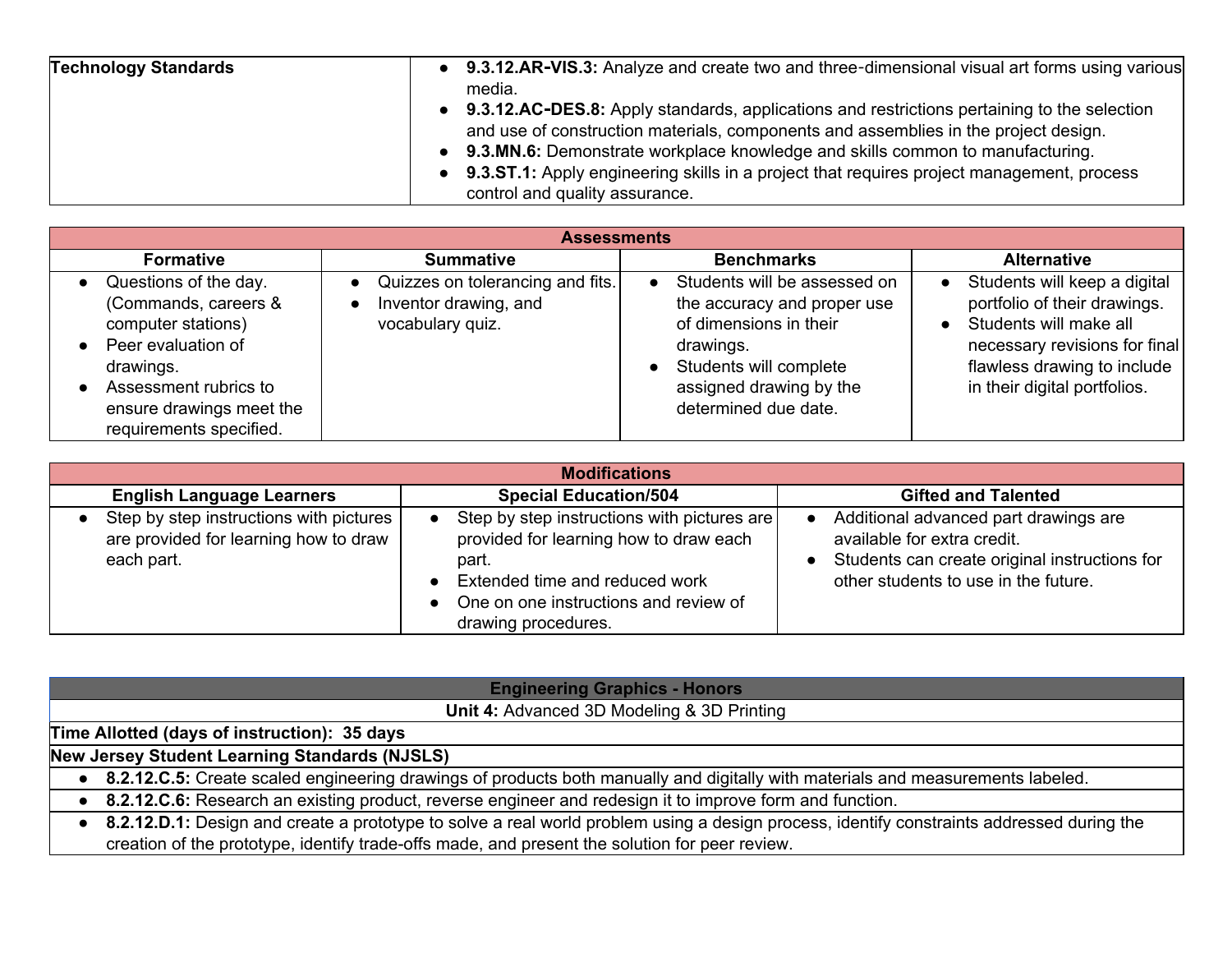| the design, development and creation of a technological product or system.                                                                                                                                                                                                                                                                                                                                                                                                                                                                             |                                                                                                                                                                                                                                                                                                                                                                                                                                                                                                                                                                                                                                                                                                                                                                                                                                                                                                                                                                                                                                                    | • 8.2.12.D.3: Determine and use the appropriate resources (e.g., CNC (Computer Numerical Control) equipment, 3D printers, CAD software) in                                                                                                                                                                                                                                                                                                                                                                                                                                                                                                                                                                                                                                                                                                                                                                                                                                                                                                                                                                                                                                                                                                                                                                                                                                                                                                                                                                                                                                                    |
|--------------------------------------------------------------------------------------------------------------------------------------------------------------------------------------------------------------------------------------------------------------------------------------------------------------------------------------------------------------------------------------------------------------------------------------------------------------------------------------------------------------------------------------------------------|----------------------------------------------------------------------------------------------------------------------------------------------------------------------------------------------------------------------------------------------------------------------------------------------------------------------------------------------------------------------------------------------------------------------------------------------------------------------------------------------------------------------------------------------------------------------------------------------------------------------------------------------------------------------------------------------------------------------------------------------------------------------------------------------------------------------------------------------------------------------------------------------------------------------------------------------------------------------------------------------------------------------------------------------------|-----------------------------------------------------------------------------------------------------------------------------------------------------------------------------------------------------------------------------------------------------------------------------------------------------------------------------------------------------------------------------------------------------------------------------------------------------------------------------------------------------------------------------------------------------------------------------------------------------------------------------------------------------------------------------------------------------------------------------------------------------------------------------------------------------------------------------------------------------------------------------------------------------------------------------------------------------------------------------------------------------------------------------------------------------------------------------------------------------------------------------------------------------------------------------------------------------------------------------------------------------------------------------------------------------------------------------------------------------------------------------------------------------------------------------------------------------------------------------------------------------------------------------------------------------------------------------------------------|
|                                                                                                                                                                                                                                                                                                                                                                                                                                                                                                                                                        |                                                                                                                                                                                                                                                                                                                                                                                                                                                                                                                                                                                                                                                                                                                                                                                                                                                                                                                                                                                                                                                    |                                                                                                                                                                                                                                                                                                                                                                                                                                                                                                                                                                                                                                                                                                                                                                                                                                                                                                                                                                                                                                                                                                                                                                                                                                                                                                                                                                                                                                                                                                                                                                                               |
| <b>Essential Questions</b>                                                                                                                                                                                                                                                                                                                                                                                                                                                                                                                             | <b>Student Learning Objectives</b>                                                                                                                                                                                                                                                                                                                                                                                                                                                                                                                                                                                                                                                                                                                                                                                                                                                                                                                                                                                                                 | <b>Activities</b>                                                                                                                                                                                                                                                                                                                                                                                                                                                                                                                                                                                                                                                                                                                                                                                                                                                                                                                                                                                                                                                                                                                                                                                                                                                                                                                                                                                                                                                                                                                                                                             |
| Why skills are needed for designing<br>$\bullet$<br>advanced mechanical parts?<br>How can a designed enhance their<br>ability by using 3D modeling and 3D<br>printing in the creation of mechanical<br>parts and systems?<br>How is redesigning during the<br>$\bullet$<br>manufacturing process improved with<br>the use of history-based part<br>modification?<br>How do engineers use contact<br>$\bullet$<br>presentations to show the interactions<br>between parts?<br>How can 3D printed models be used as<br>prototypes and finished products? | Use plans or design plans to create<br>$\bullet$<br>complex 3D moles for mechanical<br>systems. (8.2.12.C.4)<br>Export parts for the 3D printer and<br>$\bullet$<br>evaluate their interaction. (9.3.MN.6)<br>Create products following guidelines<br>for 3D modeling competitions.<br>(8.2.12.D.3)<br>Create parts with advanced features<br>$\bullet$<br>such as lofts, sweeps, coils,<br>engraving, embossing and decaling.<br>$(9.3.12.AR-VIS.3)$<br>Create appropriate views, exploded<br>$\bullet$<br>views and a parts list for assembly<br>drawings and produce balloons for<br>individual parts for presentation<br>purposes. (8.2.12.C.5)<br>Demonstrate mathematics<br>knowledge and skills required to<br>produce a mechanical motion<br>through an assembly working<br>drawing. (M.G-MG.A.3)<br>Develop and deliver presentations<br>using CAD software to engage and<br>inform audiences. (9.3.ST.1)<br>Work with a team to establish a goal<br>and set a timeline to complete the<br>assigned drawings and project.<br>(8.2.12.D.1) | Students will work in groups to create an<br>assembly working drawing of advanced<br>mechanical devices with several motions.<br>Students will use CAD software to assemble<br>each part and create working drawings.<br>Students will use CAD software to produce an<br>exploded assembly view of the device. Each part<br>should be numbered with balloons.<br>Students will create a parts list on the final<br>drawing.<br>Students will test the operation of their device by<br>using the contact solver.<br>Students will present the drawing though<br>animation of the working parts and a final print<br>using the dimension three-dimensional printer.<br><b>STEAM Activities:</b><br>Cam motion device: Students will design a device<br>that uses a cam or camshaft to crate mechanical<br>motion. (Example: Marble Mover with a cam or<br>automata mechanical toy.)<br>Assembly Modeling: As part of a team the<br>students will choose a mechanical device that<br>can produce several motions. Students can pre<br>order advanced plans for this unit. Example<br>drawings: Combination lock, Mechanical or cam<br>toy, gear clock, marble mover, engine, bike or<br>fishing reel. The device can be recreated by<br>using calipers or existing dimensions from a<br>textbook or plan. The students will use 3D<br>modeling software to draw parts individually to be<br>assembled as a team. The final presentations<br>should include orthographic views, Sectional or<br>auxiliary views, an Isometric view, exploded<br>assembly views with a parts list and an animation |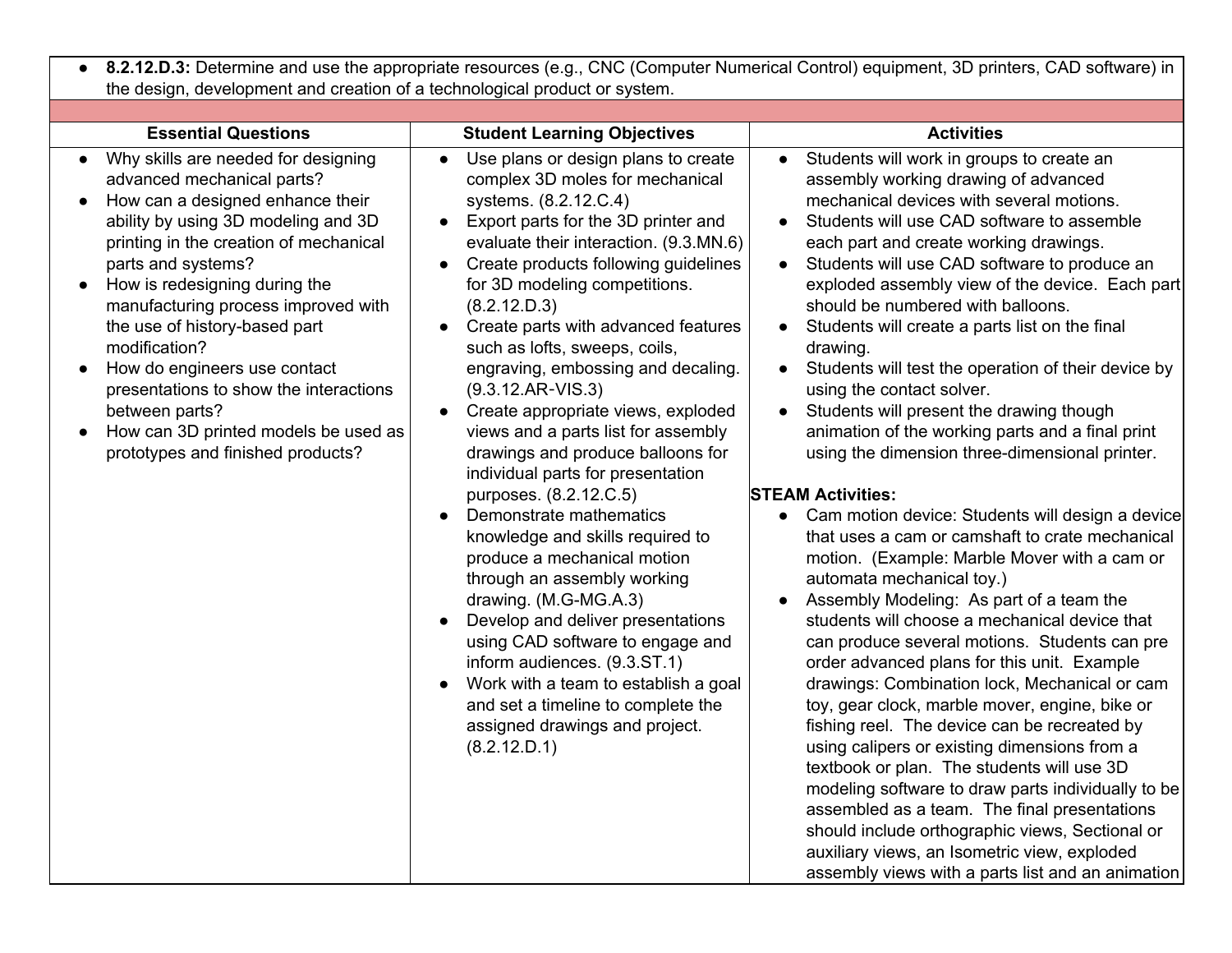|                            | with a presentation of the working device. The                                                                              |  |  |
|----------------------------|-----------------------------------------------------------------------------------------------------------------------------|--|--|
|                            | device can be printed using the                                                                                             |  |  |
|                            | three-dimensional printer as a fully functional part                                                                        |  |  |
|                            | or to be assembled using hardware.                                                                                          |  |  |
|                            | Mechanical devices can incorporate an electric                                                                              |  |  |
|                            | motor to show motion for the prototype.                                                                                     |  |  |
|                            |                                                                                                                             |  |  |
|                            | <b>Enrichment Activities:</b>                                                                                               |  |  |
|                            |                                                                                                                             |  |  |
|                            | Sample drawings for each assigned project and<br>each assigned drawing.                                                     |  |  |
|                            | Sample real life objects for the students to draw.                                                                          |  |  |
|                            | Drawings should allow students to become                                                                                    |  |  |
|                            | familiar with assembling parts and creating                                                                                 |  |  |
|                            | presentation of animation and exploded views.                                                                               |  |  |
|                            | Drawings should allow students to become                                                                                    |  |  |
|                            | familiar with the process of creating a mechanical                                                                          |  |  |
|                            | part with motion                                                                                                            |  |  |
|                            | Wind Turbine Parts: The students can use the                                                                                |  |  |
|                            | parts drawn from the previous unit to be                                                                                    |  |  |
|                            | assembled in order to create a wind turbine. The                                                                            |  |  |
|                            | wind turbines can be placed in a presentation in                                                                            |  |  |
|                            | order to show basic motion of parts.                                                                                        |  |  |
| <b>Resources/Materials</b> |                                                                                                                             |  |  |
|                            | Digital handouts of drawings and procedures.                                                                                |  |  |
|                            | Parametric Modeling Textbook.<br>Textbooks: Autodesk Inventor 2020 and Engineering Graphics, Mechanical Drafting, Technical |  |  |
|                            | Drawing: Engineering Drafting And Design.                                                                                   |  |  |
|                            | Computers with Autodesk Inventor installed                                                                                  |  |  |
|                            | <b>Plotter/Printers</b>                                                                                                     |  |  |
|                            | 3D printer                                                                                                                  |  |  |
|                            | Smartboard                                                                                                                  |  |  |
|                            | Calculator                                                                                                                  |  |  |
|                            | <b>Rulers</b>                                                                                                               |  |  |
|                            | Calipers                                                                                                                    |  |  |
|                            | <b>Online Resources:</b>                                                                                                    |  |  |
|                            | • Mr. Shohen's page: http://www.glenridge.org/Page/3607                                                                     |  |  |
|                            | Cam Devices:                                                                                                                |  |  |
|                            | https://www.youtube.com/watch?v=UAzyRKIT7I0                                                                                 |  |  |
|                            | https://www.youtube.com/watch?v=m_3qTO-e0bl                                                                                 |  |  |